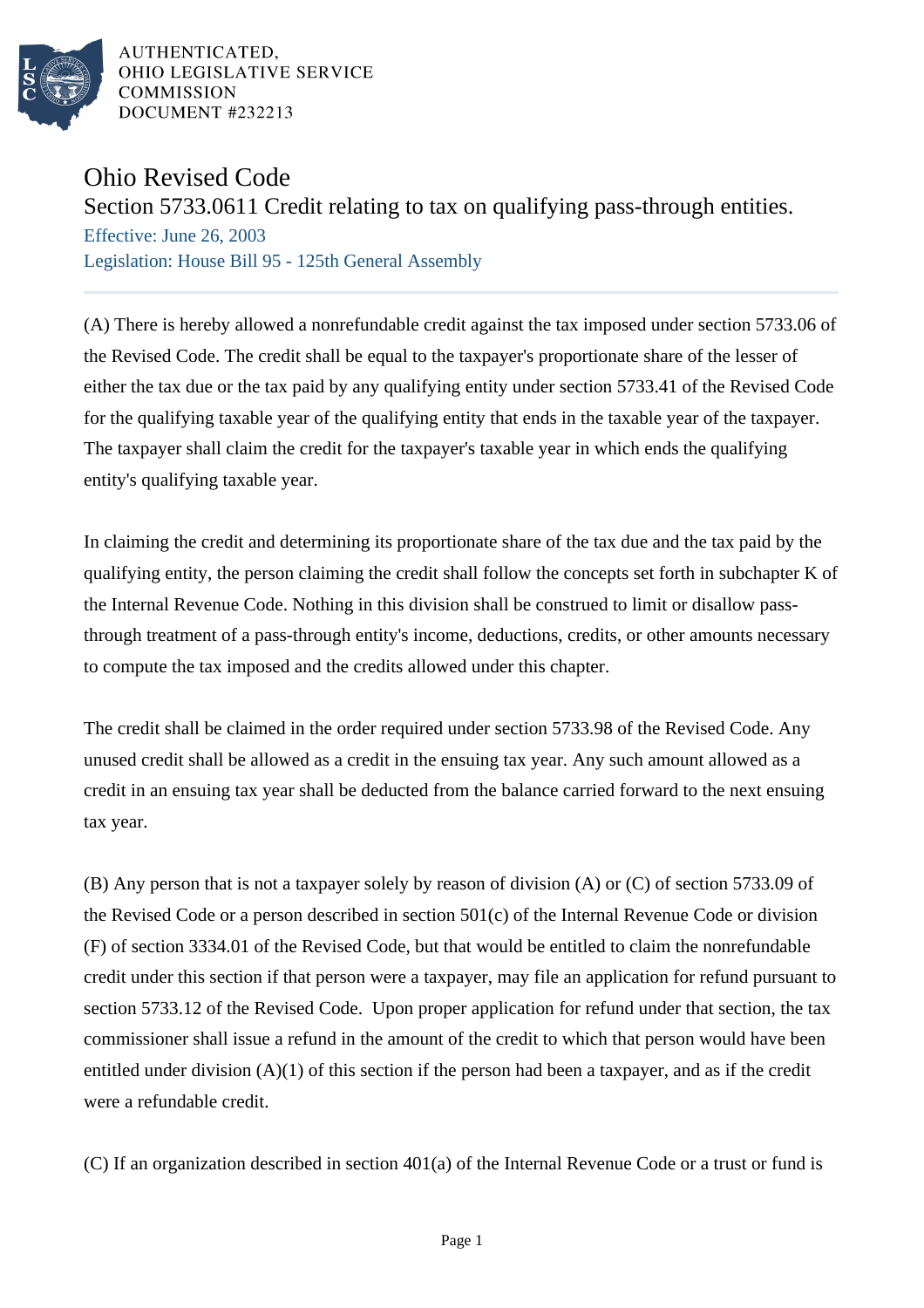

AUTHENTICATED. OHIO LEGISLATIVE SERVICE **COMMISSION** DOCUMENT #232213

entitled to a proportionate share of the lesser of either the tax due or the tax paid by any qualifying entity under section 5733.41 of the Revised Code, and if that proportionate share is then or could be allocable to an exempt person as defined in division (D) of this section, then the organization, trust, or fund may file an application for refund with respect to such allocable amounts pursuant to section 5733.12 of the Revised Code. Upon proper application for refund under that section, the tax commissioner shall issue a refund in the amount of the credit to which the organization, trust, or fund would have been entitled under division (A)(1) of this section had the organization, trust, or fund been a taxpayer, and as if the credit were a refundable credit. To the extent that such an organization, trust, or fund is permitted to apply for a refund under this division, or to the extent that such an organization, trust, or fund has applied for such a refund, exempt persons are not entitled to the credit authorized under this section or section 5747.059 of the Revised Code.

(D)(1) For the purposes of division (C) of this section only, "exempt person" means any of the following:

(a) A person that is or may be the beneficiary of a trust if the trust is subject to Subchapter D of Chapter 1 of Subtitle A of the Internal Revenue Code.

(b) A person that is or may be the beneficiary of or the recipient of payments from a nuclear decommissioning reserve fund, a designated settlement fund, or any other trust or fund established to resolve and satisfy claims that may otherwise be asserted by the beneficiary or a member of the beneficiary's family. Sections 267(c)(4), 468A(e), and 468B(d)(2) of the Internal Revenue Code apply to the determination of whether such a person is an exempt person under division (D) of this section.

(c) A person, other than a person that is treated as a C corporation for federal income tax purposes, who is or may be the beneficiary of a trust that, under its governing instrument, is not required to distribute all of its income currently. Division  $(D)(1)(c)$  of this section applies only if the trust irrevocably agrees that for the taxable year during or for which the trust distributes any of its income to any of the beneficiaries, the trust is a qualifying trust as defined in section 5733.40 of the Revised Code and will pay the estimated tax, and will withhold and pay the withheld tax as required under section 5733.41 and sections 5747.40 to 5747.453 of the Revised Code.